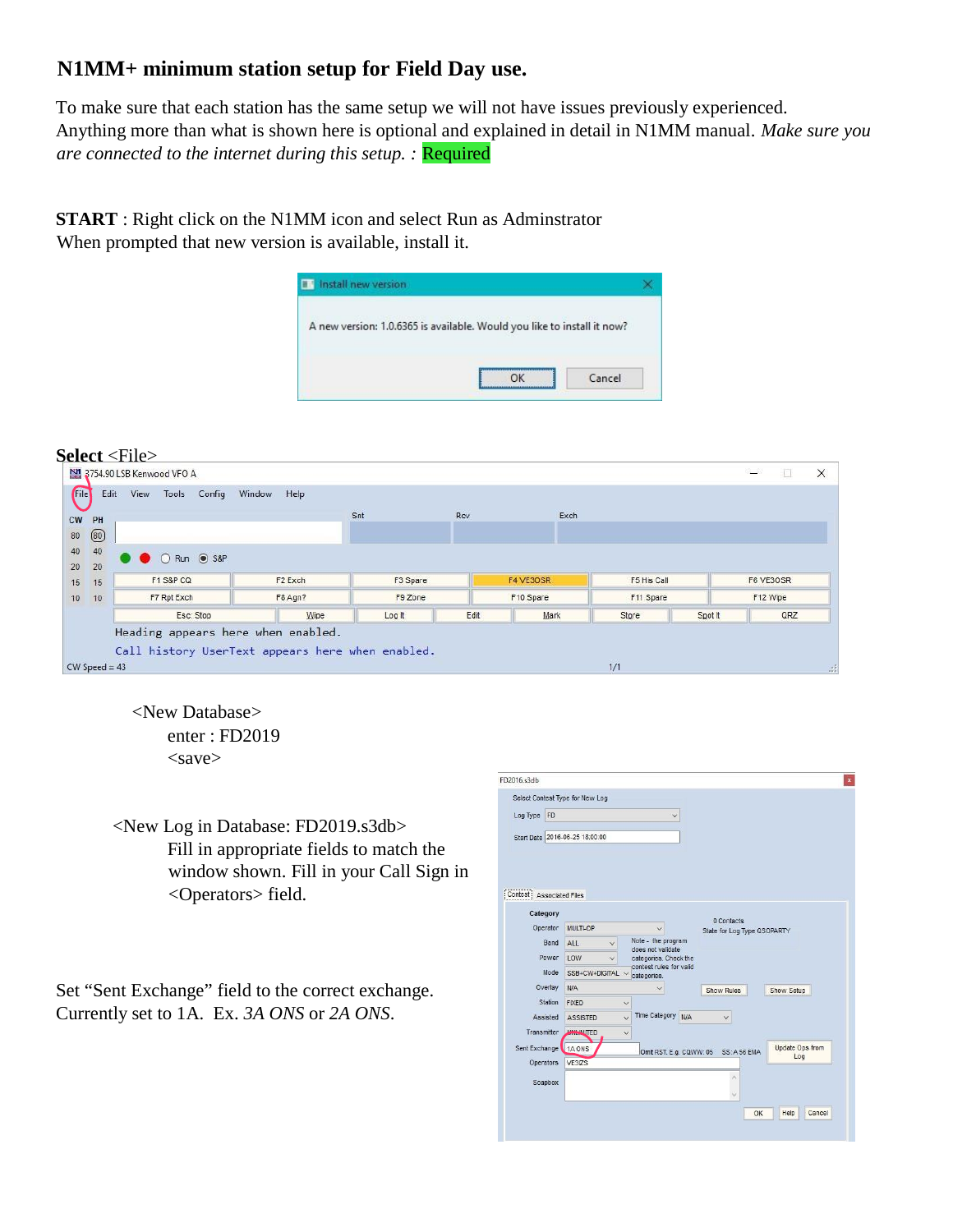#### Select <Tools> menu

|           | <b>DIG</b> |               |                     | Class    |      | Section   |             |         |           |  |
|-----------|------------|---------------|---------------------|----------|------|-----------|-------------|---------|-----------|--|
| PH<br>160 | 160        |               |                     |          |      |           |             |         |           |  |
| 80        | 80         |               |                     |          |      |           |             |         |           |  |
| 40        | 40         | C C Run C S&P |                     |          |      |           |             |         |           |  |
| 20        | 20         | F1 S&P CQ     | F <sub>2</sub> Exch | F3 Spare |      | F4 VE3OSR | F5 His Call |         | F6 VE3OSR |  |
| 15        | 15         | F7 Rpt Exch   | F8 Agn?             | F9 Zone  |      | F10 Spare | F11 Spare   |         | F12 Wipe  |  |
| 10        | 10         | Esc: Stop     | Wipe                | Log It   | Edit | Mark      | Store       | Spot It | QRZ       |  |

<Download and Install Latest Check Patrial file (master.scp)>: Optional

- <Download latest N1MM logger pdf manual>: Optional but handy
- <Download and install latest country file (wl\_cty.dat)>: Required
- <Import country list from download file>: Required
- < Save Windows Positions>: Optional but handy if you need N1MM windows to stay lock in postions on the screen.
- <Check for New Program Verision and Install>: Required, normally new version is posted on Thursdays. Make sure latest version is on your PC for Field Day.

**Select** < Config > menu



| Hardware                                                                                                                    |                                                                                                      |                                                                          |                                                                                                                                                             |                                                                                                              |                                                                                                  | Function Keys Digital Modes Other Winkey Mode Control Antennas Score Reporting Broadcast Data Audio                                                      |
|-----------------------------------------------------------------------------------------------------------------------------|------------------------------------------------------------------------------------------------------|--------------------------------------------------------------------------|-------------------------------------------------------------------------------------------------------------------------------------------------------------|--------------------------------------------------------------------------------------------------------------|--------------------------------------------------------------------------------------------------|----------------------------------------------------------------------------------------------------------------------------------------------------------|
| Port<br>COM7<br><b>COMS</b><br>None<br>None<br>None<br>None<br>None<br>None<br>LPT <sub>1</sub><br>LPT <sub>2</sub><br>LPT3 | $\sim$<br>$\sim$<br>$\checkmark$<br>$\sim$<br>$\sim$<br>$\checkmark$<br>$\checkmark$<br>$\checkmark$ | Radio<br>Kenwood<br>None<br>None<br>None<br>None<br>None<br>None<br>None | Digi<br>$\checkmark$<br>□<br>$\sim$<br>□<br>$\checkmark$<br>□<br>$\checkmark$<br>□<br>$\sim$<br>□<br>$\checkmark$<br>□<br>$\checkmark$<br>□<br>$\checkmark$ | CW/Other<br>□<br>☑<br>$\Box$<br>$\Box$<br>$\Box$<br>$\Box$<br>$\Box$<br>$\Box$<br>$\Box$<br>$\Box$<br>$\Box$ | <b>Details</b><br>Set<br>Set.<br>Set<br>Set<br>Set.<br>Set<br>Set<br>Set.<br>Set:<br>Set<br>Set: | $\odot$ SO1V<br>$O$ SO <sub>2</sub> V<br>$\bigcirc$ SO <sub>2R</sub><br>57600,N,8,2,DTR=Always On,RTS=Always On,Tx=<br>DTR=Always On,RTS=Always Off,Tx=1 |
|                                                                                                                             |                                                                                                      |                                                                          | OK                                                                                                                                                          | Cancel                                                                                                       |                                                                                                  | Help                                                                                                                                                     |

<Configure Ports, Mode Control, Audio, Other...>: Required, different for each Radio. The only one required is under <Hardware> tab : Port, Radio and details the rest is optional.